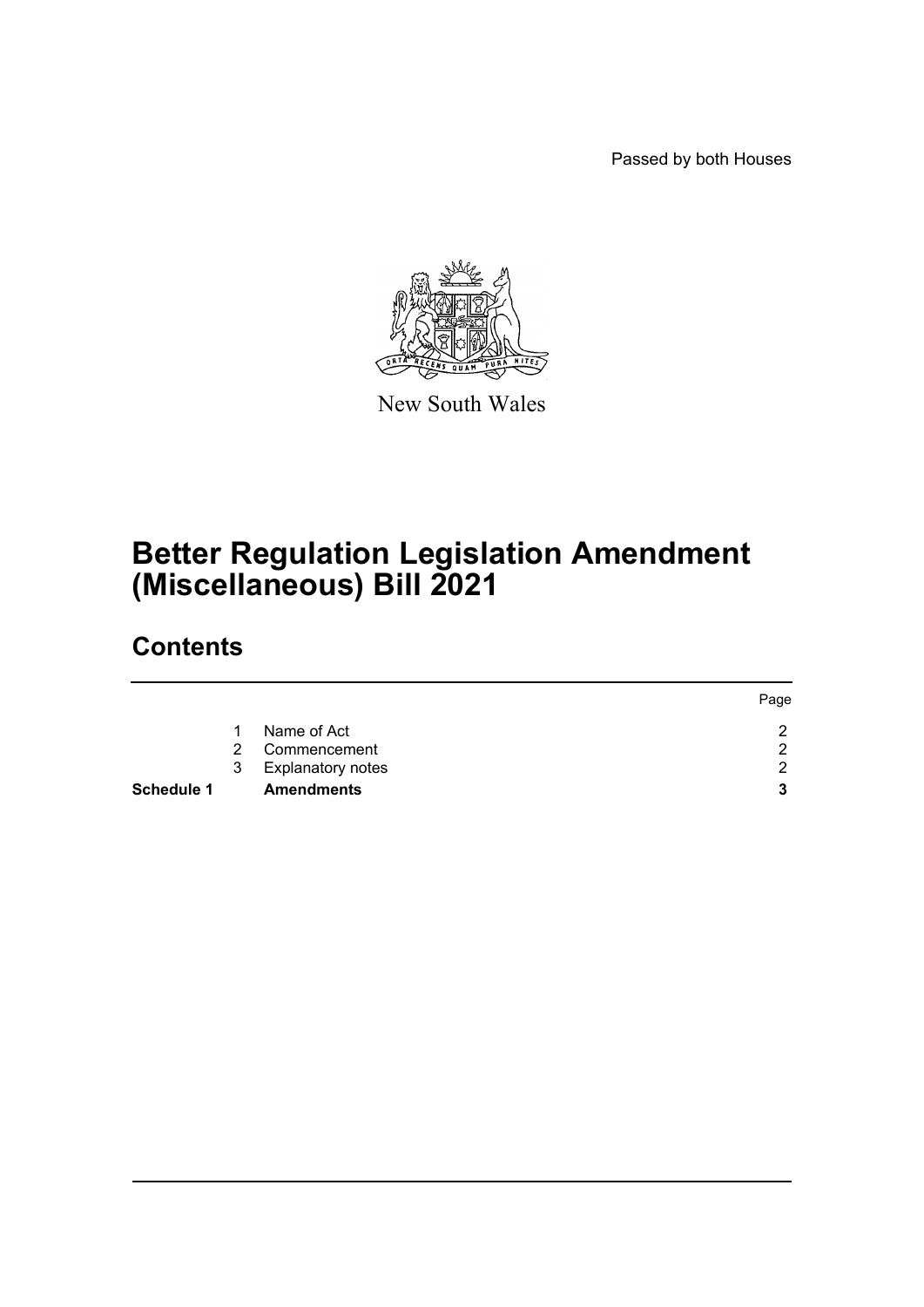*I certify that this public bill, which originated in the Legislative Assembly, has finally passed the Legislative Council and the Legislative Assembly of New South Wales.*

> *Clerk of the Legislative Assembly. Legislative Assembly, Sydney, , 2021*



New South Wales

# **Better Regulation Legislation Amendment (Miscellaneous) Bill 2021**

Act No , 2021

An Act to amend various Acts, and to amend or repeal regulations, administered by the Minister for Better Regulation and Innovation; and for related purposes.

*I have examined this bill and find it to correspond in all respects with the bill as finally passed by both Houses.*

*Assistant Speaker of the Legislative Assembly.*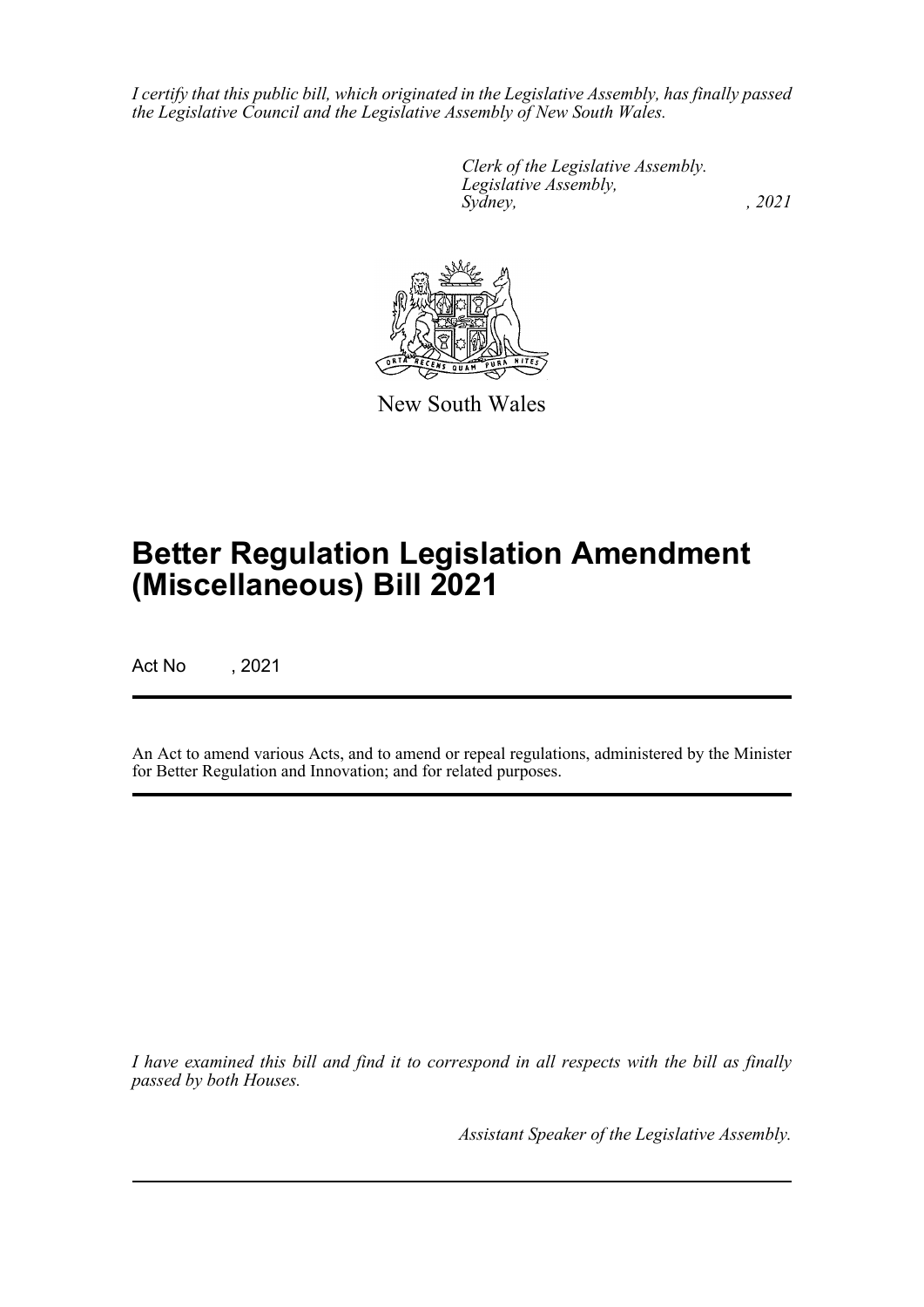Better Regulation Legislation Amendment (Miscellaneous) Bill 2021 [NSW]

### <span id="page-2-0"></span>**The Legislature of New South Wales enacts—**

## **1 Name of Act**

This Act is the *Better Regulation Legislation Amendment (Miscellaneous) Act 2021*.

## <span id="page-2-1"></span>**2 Commencement**

- (1) This Act commences on the date of assent to this Act, except as provided by subsection (2).
- (2) Schedule 1.6 and 1.13[4] and [5] commence on a day or days to be appointed by proclamation.

#### <span id="page-2-2"></span>**3 Explanatory notes**

The matter appearing under the heading "Explanatory note" in Schedule 1 does not form part of this Act.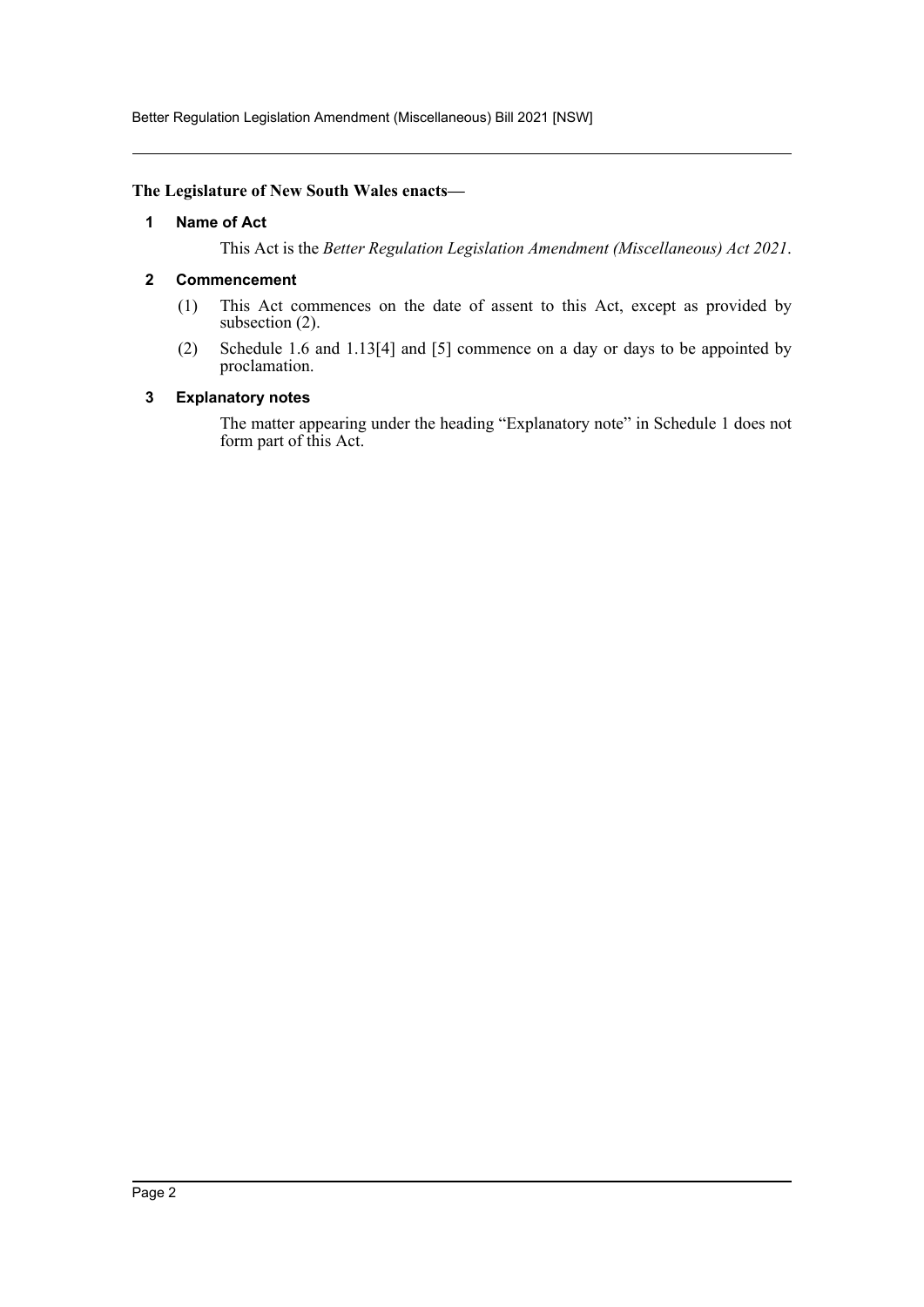# <span id="page-3-0"></span>**Schedule 1 Amendments**

# **1.1 Associations Incorporation Act 2009 No 7**

# **[1] Section 28 Committee to be established**

Omit "Maximum penalty—1 penalty unit." from section 28(5).

# **[2] Section 28A**

Insert after section 28—

# **28A Filling of vacancies on committee to constitute quorum**

- (1) If the number of members of a committee is less than the number of members required to constitute a quorum of the committee—
	- (a) the committee may appoint sufficient members to constitute a quorum, and
	- (b) for the purpose only of enabling the committee to make the appointment, the number of members required to constitute a quorum is the number of members at that time.
- (2) The term of office of a member appointed by the committee to fill a vacancy under this section ends at the start of the next annual general meeting of the association.

# **[3] Section 35 Vacation of office of public officer**

Omit "Maximum penalty—1 penalty unit." from section 35(2).

# **[4] Section 52 Auditor to be qualified and independent**

Omit "within the meaning of the *Corporations Act 2001* of the Commonwealth" from section  $52(1)(a)$ .

# **[5] Section 52(1)(a1) and (a2)**

Insert after section  $52(1)(a)$ —

- (a1) an authorised audit company, or
- (a2) a member of a professional accounting body who holds a Public Practice Certificate or Certificate of Public Practice issued by the body, or

# **[6] Section 52(3)**

Insert after section 52(2)—

(3) In this section—

*authorised audit company* has the same meaning as in the *Corporations Act 2001* of the Commonwealth.

*professional accounting body* has the same meaning as in the *Australian Securities and Investments Commission Act 2001* of the Commonwealth.

*registered company auditor* has the same meaning as in the *Corporations Act 2001* of the Commonwealth.

# **[7] Section 65**

Omit the section. Insert instead—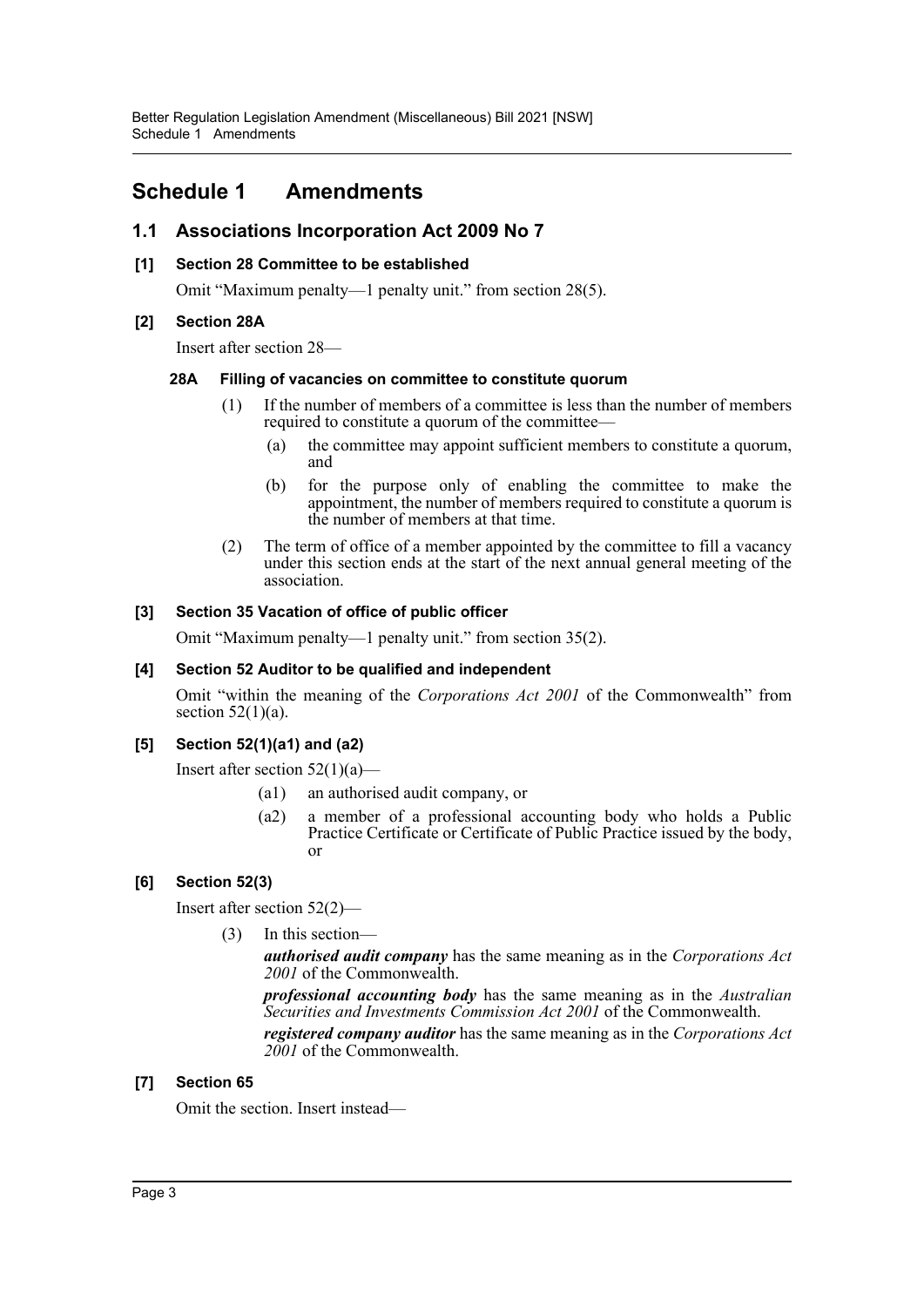# **65 Distribution of surplus property**

- (1) In a winding up of an association, the surplus property of the association must be distributed in accordance with the following—
	- (a) if the constitution of the association contains provisions addressing the distribution of surplus property—the constitution of the association,
	- (b) if paragraph (a) does not apply—a special resolution passed by the association,
	- (c) if paragraph (a) does not apply and the association has not or cannot pass a special resolution—a direction of the Secretary.
- (2) Subject to subsection (3), the distribution of surplus property of an association—
	- (a) must not be made to, or for the benefit of—
		- (i) a member or former member of the association, or
		- (ii) a person to be held on trust for a member or former member of the association, and
	- (b) is subject to any trust affecting the property or a part of the property, and
	- (c) must be approved by the Secretary unless the property is distributed in accordance with a direction of the Secretary.
- (3) Surplus property that is property supplied by a government department or public authority, including an unexpended portion of a grant, if any, must be returned—
	- (a) to the department or authority that supplied it, or
	- (b) to a body nominated by the department or authority.
- (4) A person aggrieved by the operation of this section in relation to an association's surplus property may apply to the Supreme Court for an order as to its disposal.
- (5) The Supreme Court may deal with an application by making the orders it thinks fit in relation to the disposal of the association's surplus property.
- (6) In this section—

*member or former member* does not include a member or former member who is—

- (a) an entity or organisation, whether incorporated or unincorporated, and
- (b) at the time of the distribution, prohibited from distributing property to its members.

*surplus property* means the property of an association remaining after satisfaction of the debts and liabilities of the association and the costs, charges and expenses of the winding up of the association.

# **[8] Section 75**

Omit the section. Insert instead—

# **75 Distribution of assets**

- (1) On the cancellation of an association's registration under this Division, the association's assets must be distributed in accordance with a special resolution passed by the association.
- (2) Subject to subsection (3), the distribution of the assets of the association—
	- (a) must not be made to, or for the benefit of—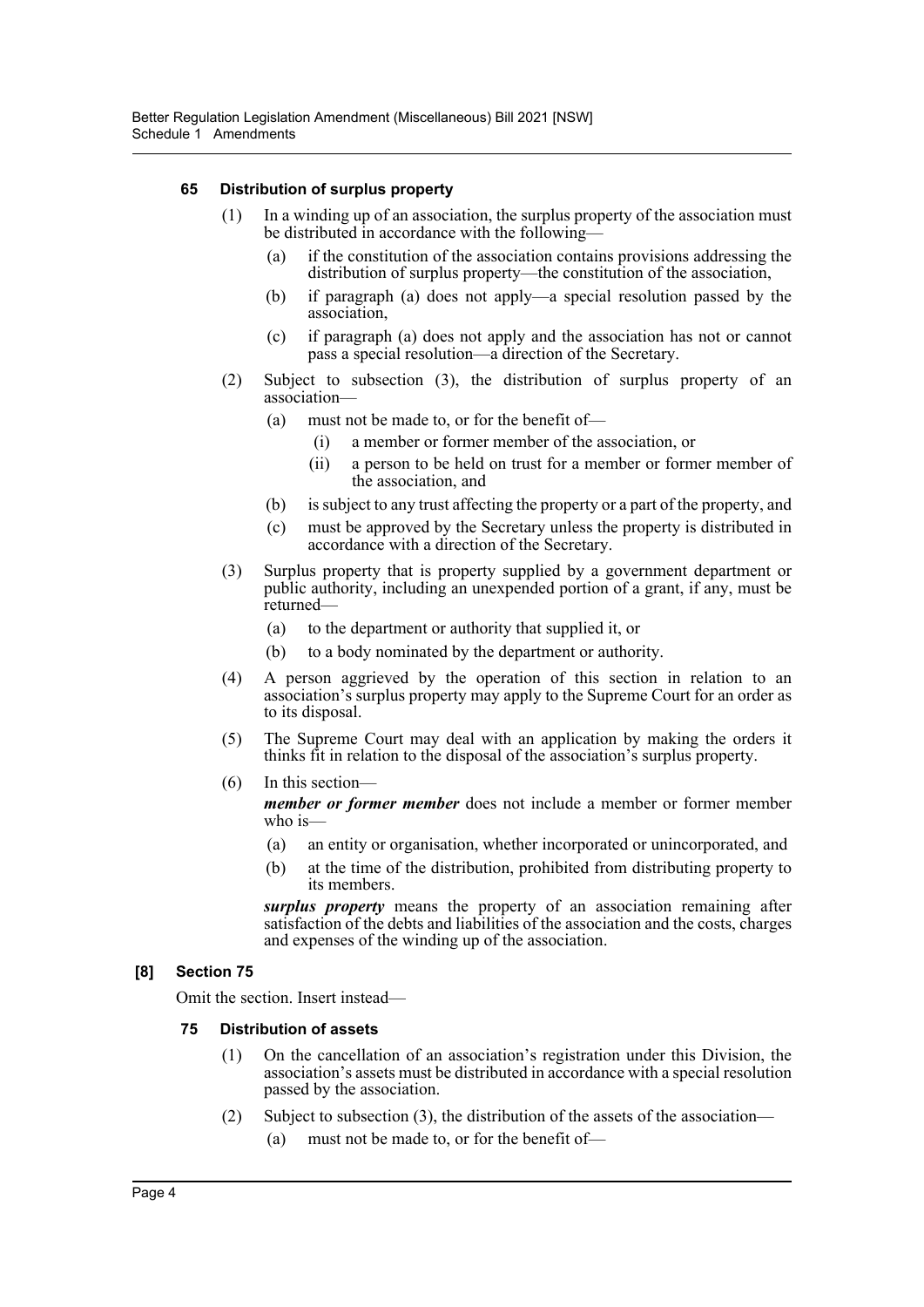- (i) a member or former member of the association, or
- (ii) a person to be held on trust for a member or former member of the association, and
- (b) is subject to any trust affecting the assets or part of the assets, and
- (c) must be approved by the Secretary.
- (3) An asset that has been supplied by a government department or public authority, including an unexpended portion of a grant, if any, must be returned—
	- (a) to the department or authority that supplied it, or
	- (b) to a person or body nominated by the department or authority.
- (4) A person aggrieved by the operation of this section in relation to an association's assets may apply to the Supreme Court for an order as to their disposal.
- (5) The Supreme Court may deal with an application by making the orders it thinks fit in relation to the disposal of the association's assets.
- (6) In this section—

*member or former member* does not include a member or former member who is—

- (a) an entity or organisation, whether incorporated or unincorporated, and
- (b) at the time of the distribution, prohibited from distributing property to its members.

## **[9] Section 85 Power to require information and documents**

Insert "or a previously registered association" after "association" wherever occurring in section  $85(1)(a)$  and  $(b)$ .

# **[10] Section 85(4)**

Insert after section 85(3)—

(4) In this section—

*previously registered association* means an association—

- (a) that is not currently registered under this Act, and
- (b) that has been, or has been taken to be, previously registered under this Act.

#### **Explanatory note**

Items [1] and [3] of the proposed amendments remove the penalty for the offence of a former committee member or public officer failing to deliver documents belonging to an association after vacating office.

Item [2] inserts proposed section 28A to enable a committee of an association to appoint sufficient members to constitute a quorum.

Item [5] provides that an audit of an association's financial records may be carried out by an authorised audit company or a qualified member of a professional accounting body. Items [4] and [6] make consequential amendments.

Item [7] substitutes section 65 to provide that, on the winding up of an association or on the involuntary cancellation of its registration, the surplus property of an association must be distributed in accordance with the constitution, if the constitution addresses the distribution, a special resolution passed by the association, or a direction of the Secretary. Item [8] substitutes section 75 to provide that the assets of an association must be distributed in accordance with a special resolution passed by the association on the voluntary cancellation of the registration of an association.

The proposed amendments also make it clear that surplus property and assets must not be distributed to a member or former member of an association unless the member or former member is an entity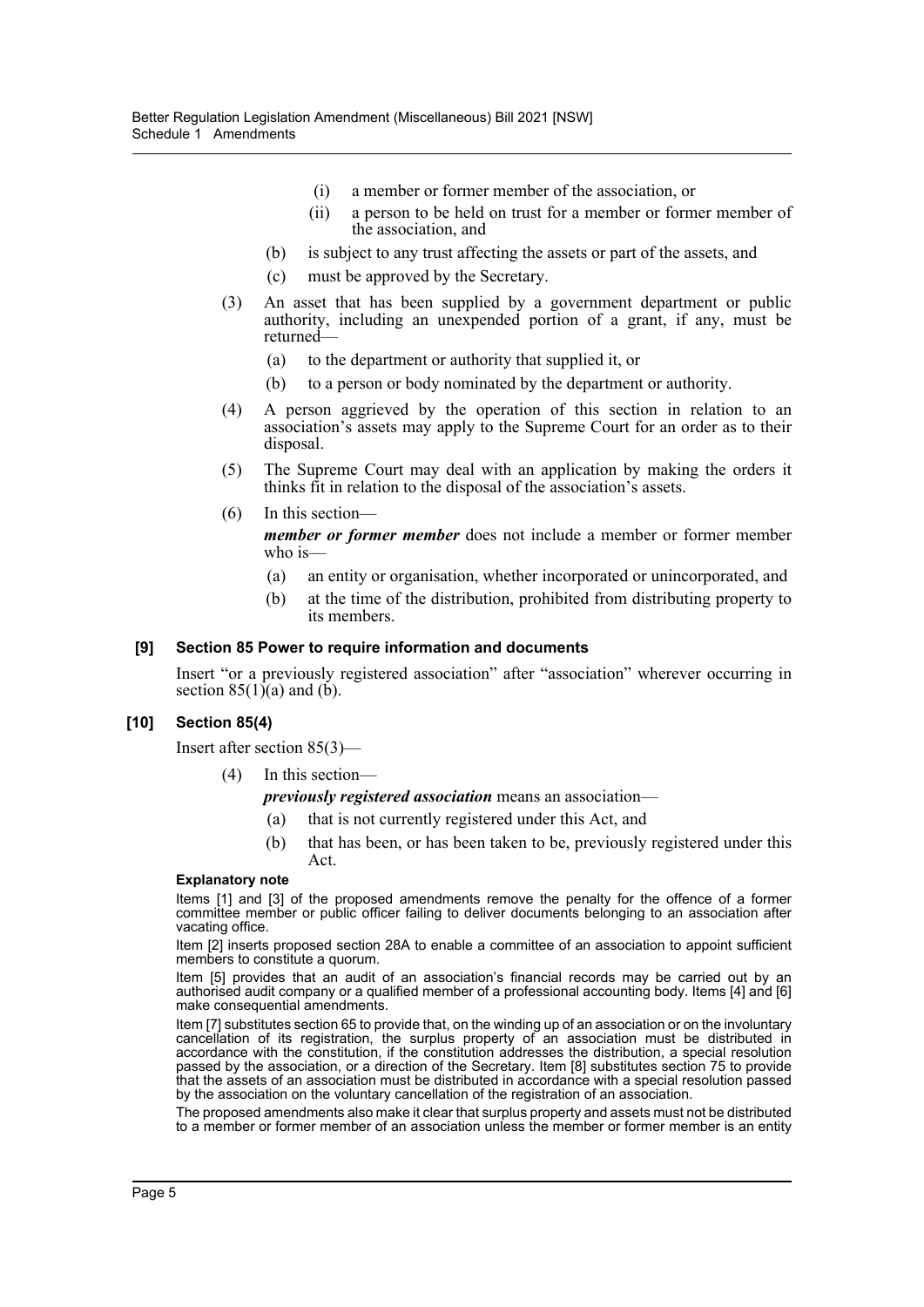or organisation, whether incorporated or unincorporated, that is prohibited from distributing property to its members.

Items [9] and [10] extend the Secretary's power to require the production of information and documents from an association to include the production of information and documents from a previously registered association.

# **1.2 Biofuels Act 2007 No 23**

# **[1] Section 24 Expert Panel**

Omit "Department of Industry" from section 24(1)(a1).

Insert instead "Department of Planning, Industry and Environment".

# **[2] Section 24(1)(a3)**

Omit "the Department of Industry". Insert instead "Regional NSW".

# **[3] Section 24(1)(c)**

Omit "3 persons". Insert instead "4 persons".

#### **Explanatory note**

Item [3] of the proposed amendments enables the Minister to appoint to the Expert Panel an additional person who has recent experience or expertise in the petroleum or biofuels industry. Items [1] and [2] update references to Departments.

# **1.3 Building and Construction Industry Long Service Payments Act 1986 No 19**

# **[1] Section 58 Power of entry and inspection**

Insert at the end of section  $58(2A)(b)$ —

, and

(c) to take copies of or extracts from, or make notes from, the book, record or other document.

# **[2] Sections 58AA and 58AB**

Insert after section 58—

# **58AA Power to take possession of records to be used as evidence**

- (1) A person (the *record inspector*) to whom a record is produced under section 58 may take possession of the record if the record inspector considers it necessary to do so for the purpose of obtaining evidence or protecting evidence from destruction.
- (2) If the record inspector takes possession of the record under this section, the record may be retained by the record inspector until the completion of proceedings, including proceedings on appeal, in which the record may be evidence.
- (3) The person (the *record owner*) from whom the record was taken must be provided, within a reasonable time after the record is taken, with a copy of the record certified by the record inspector as a true copy.
- (4) A copy of a record provided under subsection (3) is, as evidence, of equal validity to the record of which it is certified to be a copy.
- (5) A person does not contravene a provision of this Act if the person is unable to comply with the provision because a record inspector retained possession of a record under this section.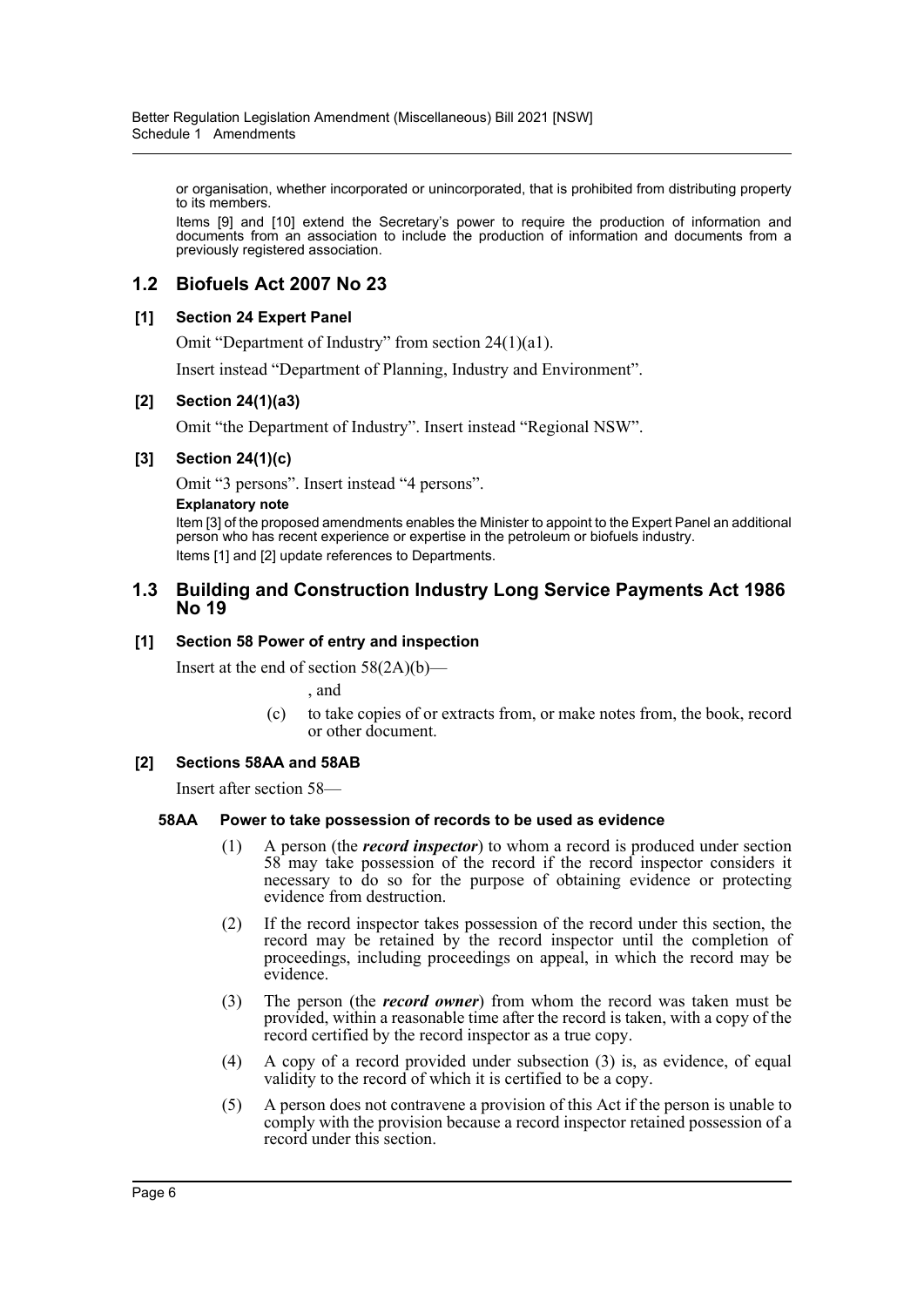# **58AB Exchange of information**

- (1) The Corporation may enter into an arrangement (an *information sharing arrangement*) with a relevant agency, or the head of a relevant agency, for the purposes of sharing or exchanging information held by the Corporation or the agency.
- (2) The information to which an information sharing arrangement may relate is limited to information that assists in the exercise of the functions of—
	- (a) the Corporation under this Act or the regulations, or
	- (b) the relevant agency.
- (3) Under an information sharing arrangement, the Corporation and the relevant agency are authorised—
	- (a) to request and receive information held by the other party to the arrangement, and
	- (b) to disclose the information to the other party.
- (4) In this section—

*long service agency* means an agency of the State, the Commonwealth, or another State or Territory, that exercises functions under legislation with respect to long service schemes, or employers or employees in relation to long service leave.

*relevant agency* includes the following—

- (a) a long service agency,
- (b) another agency of the State, the Commonwealth, or another State or Territory,
- (c) a local council,
- (d) a person or body that exercises functions, in the public interest, to protect the interests of long service schemes, employers or employees,
- (e) a person or body prescribed by the regulations.

# **[3] Section 59 Disclosure of information**

Omit section 59(1). Insert instead—

- (1) Subject to subsection (2), a person who is, or was at any time, authorised under section 58, 58AA or 58AB must not disclose any information—
	- (a) obtained by the person in the course of administration or execution of this Act or the regulations, and
	- (b) that relates to—
		- (i) manufacturing or commercial secrets, or
		- (ii) working processes.

# **[4] Section 64A**

Insert after section 64—

# **64A Penalty notices**

- (1) An authorised person may issue a penalty notice to a person if it appears to the authorised person that the other person has committed a penalty notice offence.
- (2) A penalty notice offence is an offence against this Act or the regulations that is prescribed by the regulations as a penalty notice offence.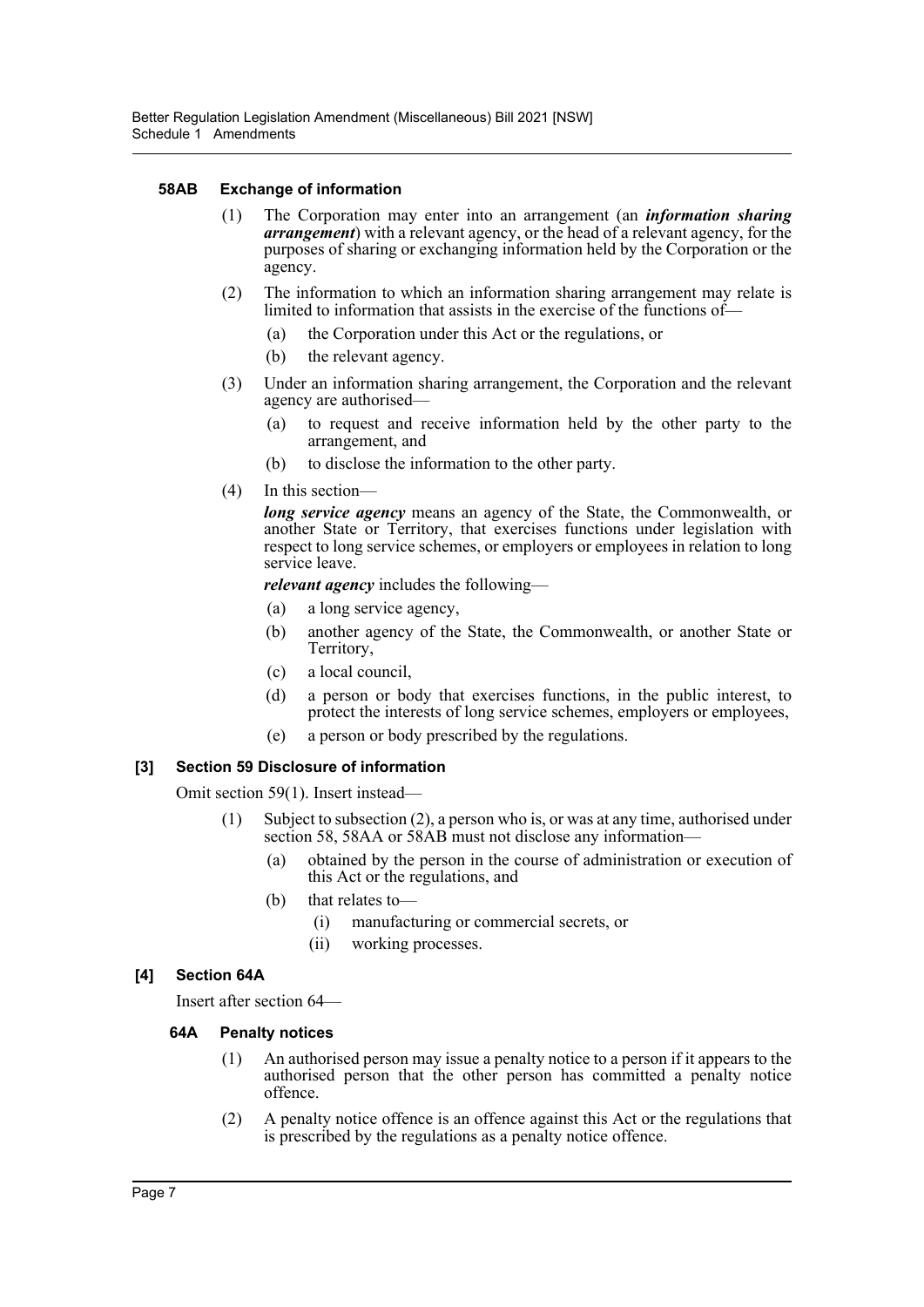- (3) The *Fines Act 1996* applies to a penalty notice issued under this section. **Note—** The *Fines Act 1996* provides that, if a person issued with a penalty notice does not wish to have the matter determined by a court, the person may pay the amount specified in the notice and is not liable to further proceedings for the alleged offence.
- (4) The amount payable under a penalty notice issued under this section is the amount prescribed for the alleged offence by the regulations, not exceeding the maximum amount of penalty that could be imposed for the offence by a court.
- (5) This section does not limit the operation of any other provision of, or made under, this or any other Act relating to proceedings that may be taken in respect of offences.
- (6) In this section—

*authorised person* means a person authorised by the Corporation for the purposes of section 58.

#### **Explanatory note**

The proposed amendment permits the issuing of penalty notices under the *Building and Construction Industry Long Service Payments Act 1986*.

# **1.4 Building Products (Safety) Act 2017 No 69**

# **Section 33 Register of undertakings**

Omit section 33(3) and (4). Insert instead—

(3) The register is to be made available, free of charge, on a NSW Government website.

#### **Explanatory note**

The proposed amendment provides that the register of building product undertakings is to be made available, free of charge, on a NSW Government website.

# **1.5 Contract Cleaning Industry (Portable Long Service Leave Scheme) Act 2010 No 122**

# **[1] Section 3 Definitions**

Insert in alphabetical order in section 3(1)—

*inspector* means a person authorised under section 86 to be an inspector for the purposes of Part 8.

# **[2] Section 46 Employers to keep records**

Omit section 46(1). Insert instead—

- (1) An employer for the contract cleaning industry must keep—
	- (a) a written record showing the relevant particulars for each employee who performs cleaning work for the employer, and
	- (b) a copy of the employment contract for each employee.
	- Maximum penalty—20 penalty units.

# **[3] Sections 47A and 47B**

Insert after section 47—

# **47A Power to require production of employee records**

(1) An inspector may give a written notice to an employer or other person who the inspector reasonably believes has possession, custody or control of the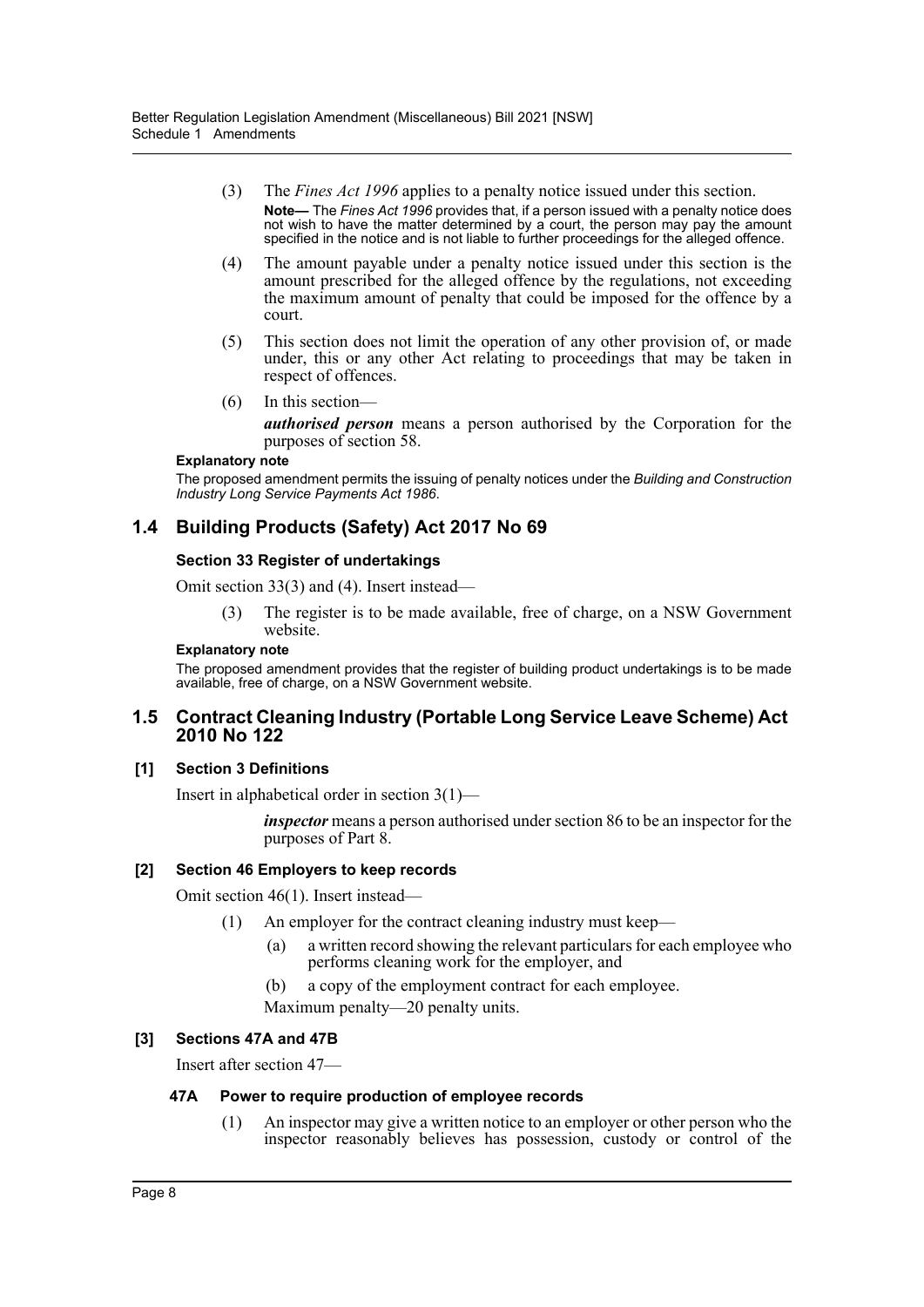employer's records requiring the employer or person to produce the employer's records specified in the notice at the time and place specified in the notice.

- (2) An inspector may—
	- (a) inspect a record produced in response to a notice under this section, and
	- (b) take copies of or extracts from, or make notes from, a record.
- (3) An employer does not contravene a provision of this Act if the employer is unable to comply with the provision because an inspector retained possession of a record or document under this section.

#### **47B Power to take possession of records to be used as evidence**

- (1) An inspector to whom a record is produced under this Part may take possession of the record if the inspector considers it necessary to do so for the purpose of obtaining evidence or protecting evidence from destruction.
- (2) If an inspector takes possession of a record under this section, the record may be retained by the inspector until the completion of proceedings, including proceedings on appeal, in which the record may be evidence.
- (3) The person from whom the record was taken must be provided, within a reasonable time after the record is taken, with a copy of the record certified by an inspector as a true copy.
- (4) A copy of a record provided under this section is, as evidence, of equal validity to the record of which it is certified to be a copy.

## **[4] Section 103A**

Insert after section 103—

# **103A Penalty notices**

- (1) An inspector may issue a penalty notice to a person if it appears to the inspector that the person has committed a penalty notice offence.
- (2) A penalty notice offence is an offence against this Act or the regulations that is prescribed by the regulations as a penalty notice offence.
- (3) The *Fines Act 1996* applies to a penalty notice issued under this section. **Note—** The *Fines Act 1996* provides that, if a person issued with a penalty notice does not wish to have the matter determined by a court, the person may pay the amount specified in the notice and is not liable to further proceedings for the alleged offence.
- (4) The amount payable under a penalty notice issued under this section is the amount prescribed for the alleged offence by the regulations, not exceeding the maximum amount of penalty that could be imposed for the offence by a court.
- (5) This section does not limit the operation of any other provision of, or made under, this or any other Act relating to proceedings that may be taken in respect of offences.

# **[5] Section 114A**

Insert after section 114—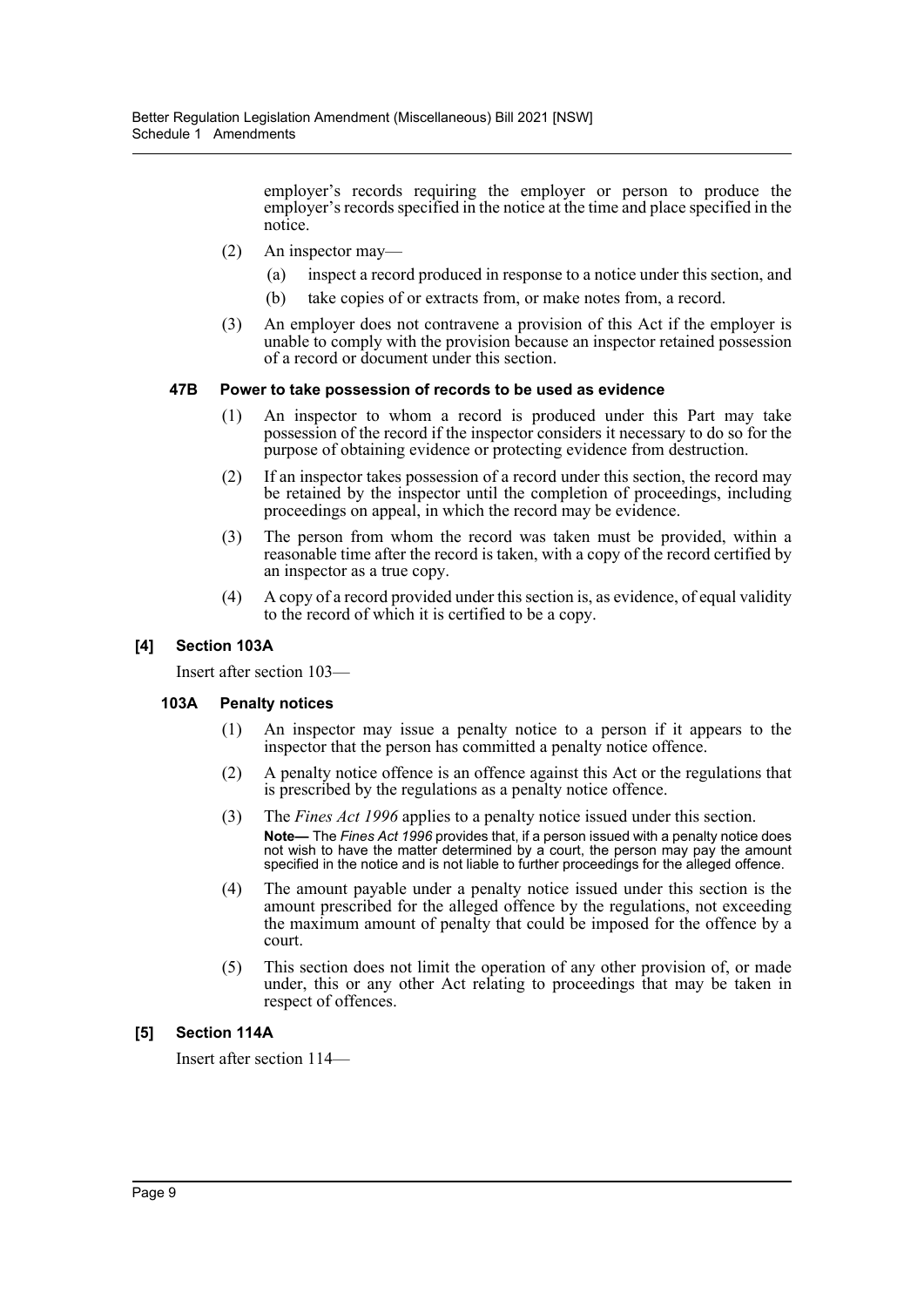# **114A Exchange of information**

- (1) The Secretary may enter into an arrangement (an *information sharing arrangement*) with a relevant agency for the purposes of sharing or exchanging information held by the Secretary or the agency.
- (2) The information to which an information sharing arrangement may relate is limited to information that assists in the exercise of the functions of—
	- (a) the Secretary under this Act or the regulations, or
	- (b) the relevant agency.
- (3) Under an information sharing arrangement, the Secretary and the relevant agency are authorised—
	- (a) to request and receive information held by the other party to the arrangement, and
	- (b) to disclose the information to the other party.
- (4) In this section—

*long service agency* means an agency of the State, the Commonwealth, or another State or Territory, that exercises functions under legislation with respect to long service schemes, or employers or employees in relation to long service leave.

*relevant agency* includes the following—

- (a) a long service agency,
- (b) another agency of the State, the Commonwealth, or another State or Territory,
- (c) a local council,
- (d) a person or body that exercises functions, in the public interest, to protect the interests of long service schemes, employers or employees,
- (e) a person or body prescribed by the regulations.

# **Explanatory note**

Item [4] of the proposed amendments permits the issuing of penalty notices under the *Contract Cleaning Industry (Portable Long Service Leave Scheme) Act 2010*.

Item [1] makes a consequential amendment to define *inspector* for the purposes of the proposed amendments.

Item [2] requires employers for the contract cleaning industry to keep a copy of the employment contract for each employee.

Item [3] inserts powers for an inspector to require the production of employee records and to take possession of records to be used as evidence.

Item [5] enables the Secretary of the Department of Customer Service to enter into information sharing arrangements with particular agencies.

# **1.6 Design and Building Practitioners Act 2020 No 7**

# **[1] Section 3 Definitions**

Insert in alphabetical order in section 3(1)—

*relevant authorisation* means any of the following—

- (a) registration as an architect under the *Architects Act 2003*,
- (b) registration as a certifier, or accreditation to carry out regulated work, under the *Building and Development Certifiers Act 2018*,
- (c) a contractor licence, endorsed contractor licence, supervisor certificate, tradesperson certificate or owner-builder permit under the *Home Building Act 1989*,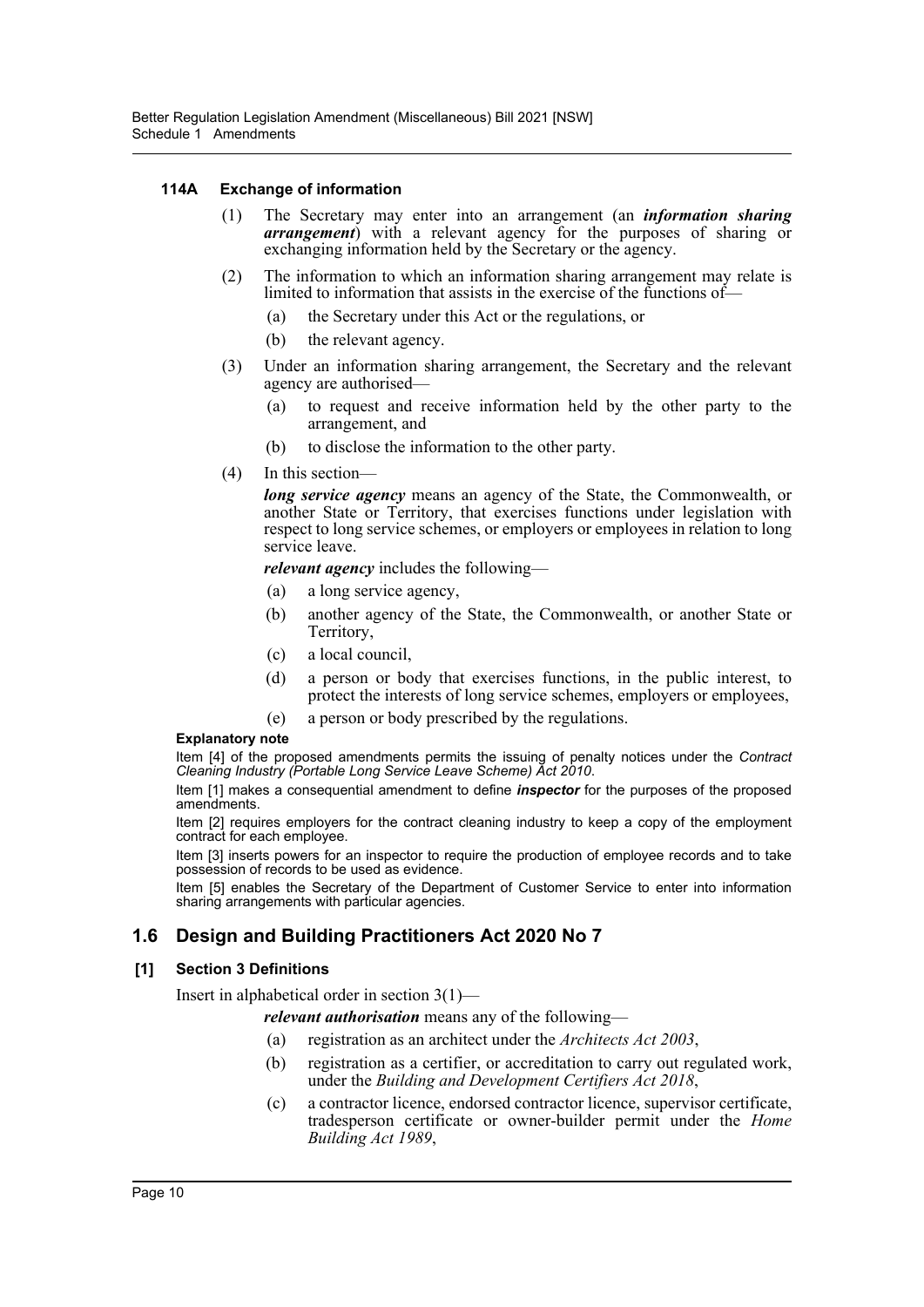- (d) for a person registered under this Act in one class of registration registration in another class,
- (e) an authorisation or qualification, however described, that—
	- (i) is issued under the laws of another jurisdiction, and
	- (ii) authorises the holder to carry out work that is substantially similar to the work authorised by an authorisation specified in paragraph  $(a)$ ,  $(b)$ ,  $(c)$  or  $(d)$ ,
- (f) another authorisation or qualification, however described, prescribed by the regulations.

#### **[2] Section 46 Grounds for opinion that a person is not a suitable person to carry out work**

Omit section 46(b) and (c). Insert instead—

- (b) a relevant authorisation of the person has been suspended or cancelled, other than at the person's request, whether at the time of the person's application for registration or another time,
- (c) the person is disqualified from holding a relevant authorisation, other than on the grounds that the person—
	- (i) does not reside in the jurisdiction that issues the authorisation, or
	- (ii) is a body corporate,

# **[3] Section 60 Registered practitioner to notify Secretary of certain events**

Omit section 60(a). Insert instead—

(a) a relevant authorisation held by the practitioner being suspended or cancelled, other than at the practitioner's request,

# **[4] Section 60(d)**

Omit the paragraph. Insert instead—

- (d) the practitioner (including, if the practitioner is a registered body corporate, a director of the body corporate) being investigated by a government agency or a body that issues a relevant authorisation, whether in New South Wales or another Australian jurisdiction, in relation to—
	- (i) the carrying out of work authorised to be carried out under a relevant authorisation, or
	- (ii) a failure to comply with a relevant authorisation,

# **[5] Section 64 Grounds for taking disciplinary action**

Omit "an equivalent authorisation" wherever occurring in section  $64(c)(i)$  and  $(ii)$  and  $(d)$ .

Insert instead "a relevant authorisation".

# **[6] Section 66 Disciplinary action that may be taken by Secretary**

Insert after section 66(1)—

- (1A) If a registered practitioner is a body corporate and the Secretary is satisfied that a ground for taking disciplinary action against the practitioner has been established, the Secretary may take one or more of the following actions against a director of the body corporate—
	- (a) determine to take no further action against the director,
	- (b) caution or reprimand the director,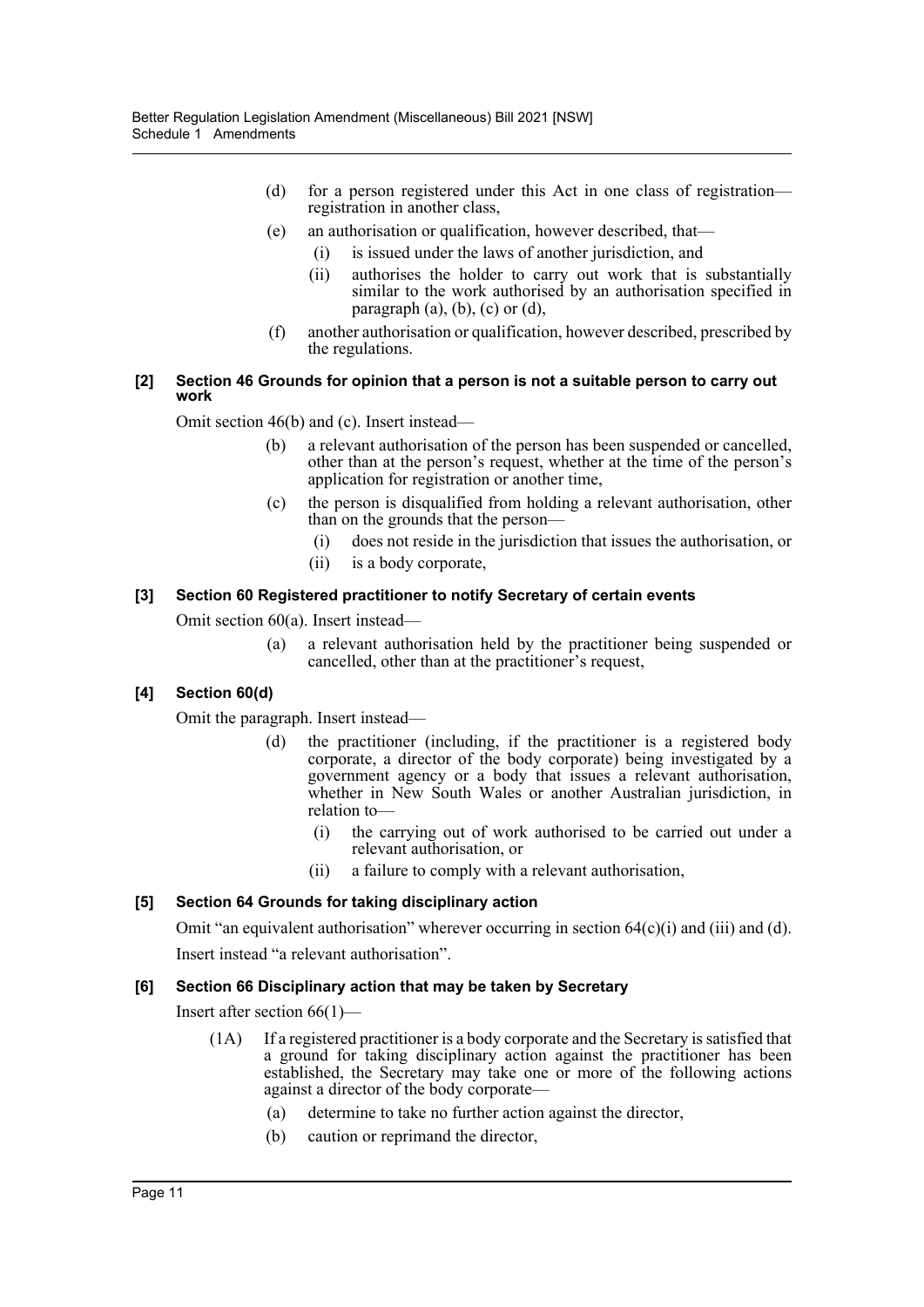- (c) require the director to undertake specified education or training relating to a particular type of work or business practice within a specified time,
- (d) disqualify the director, either temporarily or permanently, from being registered or registered in a particular class.
- (1B) The Secretary may suspend the registration of a body corporate during a period when a director of the body corporate is disqualified under subsection  $(1A)(d)$ .
- (1C) The Secretary may take disciplinary action under subsections (1A) and (1B) in addition to, or instead of, taking disciplinary action under subsection (1).
- (1D) This Part applies to disciplinary action taken under subsection (1A) in the same way as it applies to disciplinary action taken under subsection (1) and references in this Part to registered practitioners extend to the directors of registered body corporates.
- (1E) Sections 65 and 68 apply to disciplinary action taken under subsection (1B).

#### **Explanatory note**

Item [1] of the proposed amendments consolidates the concepts of 'equivalent authorisation' and 'relevant authorisation', as used in the *Design and Building Practitioners Act 2020* and *Design and Building Practitioners Regulation 2021*, by inserting a single definition of *relevant authorisation*. Items [2]–[5] make consequential amendments.

Item [6] provides that, if a practitioner is a registered body corporate, the Secretary may take disciplinary action under the Act, Part 6 against a director of the body corporate, including action intended to prevent the director from being a director of other registered body corporates.

# **1.7 Electricity Supply Act 1995 No 94**

#### **Section 196**

Omit "metering provider" wherever occurring. Insert instead "metering co-ordinator". **Explanatory note**

The proposed amendment replaces references to 'metering provider' with 'metering co-ordinator' to ensure consistency with how the terms are used in the national electricity laws.

# **1.8 Fair Trading Act 1987 No 68**

#### **Section 86B Register of undertakings**

Omit section 86B(3) and (4). Insert instead—

(3) The register is to be made available, free of charge, on a NSW Government website.

#### **Explanatory note**

The proposed amendment provides that the register of enforceable undertakings is to be made available, free of charge, on a NSW Government website.

# **1.9 Funeral Funds Act 1979 No 106**

#### **[1] Section 49D Qualifications as an independent auditor**

Omit section 49D(1). Insert instead—

- (1) A person is not qualified to be an auditor of a pre-paid funeral fund unless the person is—
	- (a) a registered company auditor, or
	- (b) an authorised audit company.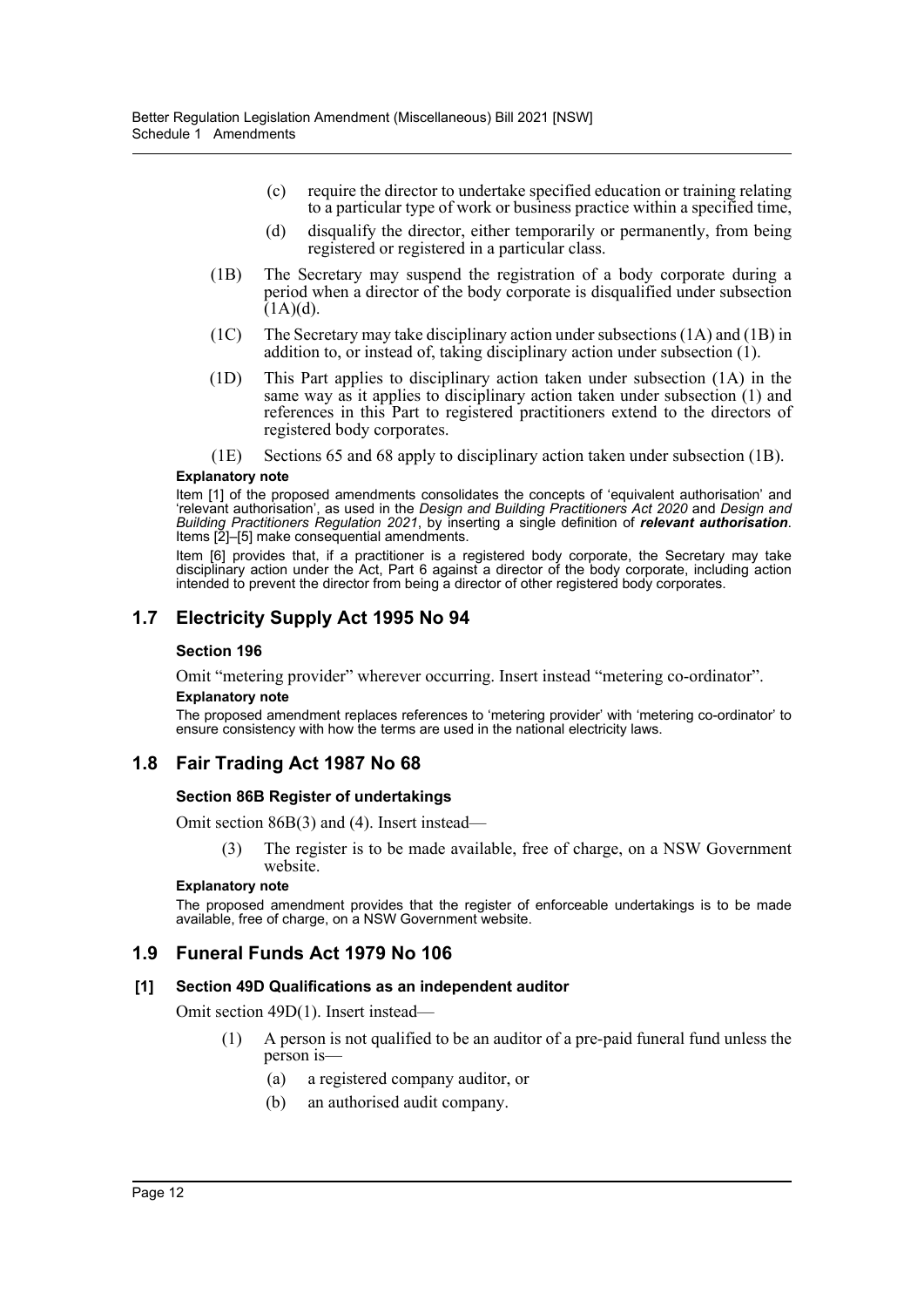# **[2] Section 49D(4)**

Insert after section 49D(3)—

(4) In this section—

*authorised audit company* has the same meaning as in the *Corporations Act 2001* of the Commonwealth.

*registered company auditor* has the same meaning as in the *Corporations Act 2001* of the Commonwealth.

# **[3] Section 49I**

Omit the section. Insert instead—

#### **49I Access to annual returns**

- (1) This section applies to returns lodged with the Secretary under section 49G.
- (2) The Secretary may make a return publicly available on a NSW Government website.
- (3) A person who has an interest in a return that has not been made publicly available may make a request to the Secretary for a copy of the return.
- (4) On payment by the person of the fee prescribed by the regulations, the Secretary must ensure the person is provided with a copy of the return in a manner determined by the Secretary.
- (5) The Secretary may issue guidelines in relation to the publication and provision of returns under this section.

#### **Explanatory note**

Item [1] of the proposed amendments provides that a registered company auditor or an authorised audit company may be appointed as an independent auditor of a pre-paid funeral fund. Item [2] makes a consequential amendment.

Item [3] provides for the publication and provision of annual returns of pre-paid funeral funds lodged with the Secretary, and, as a consequence, removes the need for a person to attend a government office to request a copy of a return.

# **1.10 Funeral Funds Regulation 2016**

# **[1] Schedule 4 Fees**

Omit "49I (a) or" and "49G or" from Part 1, item 10.

# **[2] Schedule 4, Part 1, item 11**

Omit "49I (b)". Insert instead "49I(4)".

#### **Explanatory note**

The proposed amendments make consequential amendments as a result of the amendments by this Act to the *Funeral Funds Act 1979*.

# **1.11 Home Building Act 1989 No 147**

# **[1] Section 51 Improper conduct: generally**

Insert "before the date specified in the order" after "Part 3A" in section 51(2)(b).

# **[2] Section 54 Improper conduct: members of partnerships or officers of corporations** Omit section 54(4) and (5).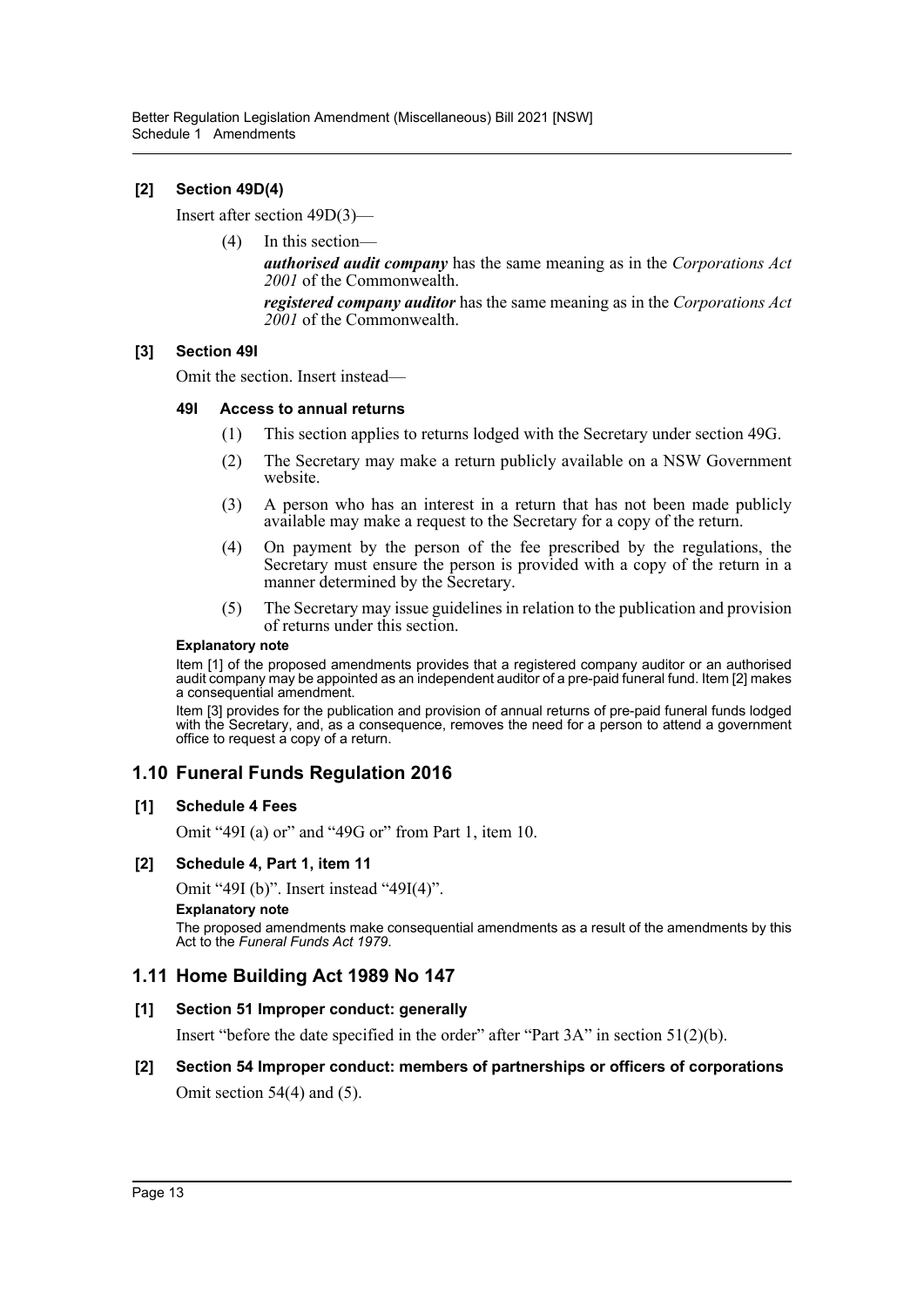# **[3] Section 62 Disciplinary action that may be taken by Secretary**

Insert at the end of the section—

- (2) If the holder of the authority is a partnership or corporation, the Secretary may take a disciplinary action specified in subsection (1) against the following individuals—
	- (a) a member of the partnership,
	- (b) an officer of a corporation that is a member of the partnership,
	- (c) an officer of the corporation.
- (3) The Secretary may take disciplinary action under subsection (2) in addition to, or instead of, taking disciplinary action under subsection (1).
- (4) This Division applies to disciplinary action taken under subsection (2) in the same way as it applies to disciplinary action taken under subsection (1) and references in this Division to the holder of an authority extend to the individuals referred to in subsection (2).

#### **Explanatory note**

Item [1] of the proposed amendments clarifies that the holder of a contractor licence is quilty of improper conduct if the holder does not comply with the requirements of a rectification order under the *Home Building Act 1989*, Part 3A, Division 2 before the date specified in the order.

Item [3] provides that, if the holder of an authority is a partnership or corporation, the Secretary may take disciplinary action against members of the partnership, officers of corporations that are members of the partnership and officers of the corporation. Item [2] makes a consequential amendment.

# **1.12 Residential Apartment Buildings (Compliance and Enforcement Powers) Act 2020 No 9**

# **[1] Section 3 Definitions**

Insert in alphabetical order in section 3(1)—

*rectification bond*—see section 28.

#### **[2] Section 9 Occupation certificates and strata plan registrations not to occur in certain circumstances**

Insert after section  $9(1)(c)$ —

(c1) a rectification bond required under the terms of an undertaking given by the developer relating to the residential apartment building has not been provided to the Secretary,

# **[3] Section 28 Undertakings**

Omit "either or both" from section 28(2). Insert instead "one or more".

# **[4] Section 28(2)(c)**

Insert after section 28(2)(b)—

provide the Secretary with a rectification bond that may be claimed or realised by the Secretary to meet the costs of eliminating, minimising or remediating a serious defect or a potential serious defect in a residential apartment building.

# **[5] Section 28(2A)**

Insert after section 28(2)—

(2A) If an undertaking requires a developer to provide a rectification bond, the undertaking must include—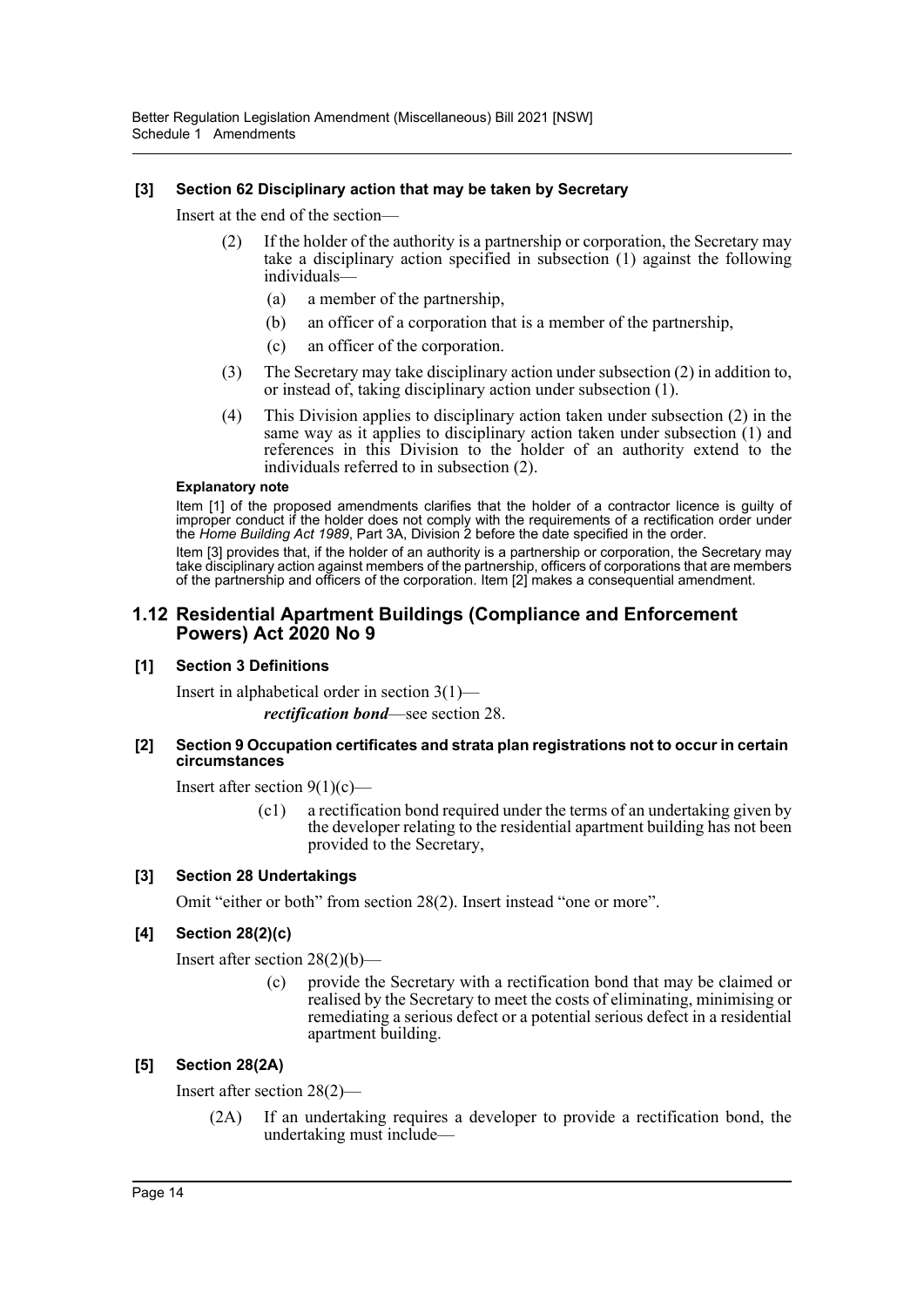- (a) the circumstances in which the rectification bond may be claimed or realised, and
- (b) the procedure for claiming or realising the rectification bond.

# **[6] Section 28(4)**

Insert after section 28(3)—

(4) In this section—

*rectification bond* means a bank guarantee, bond or other form of security acceptable to the Secretary.

# **[7] Section 33 Power to order rectification**

Omit section 33(1). Insert instead—

- (1) The Secretary may give an order under this Part to a developer in relation to building work (a *building work rectification order*) if the Secretary has a reasonable belief that—
	- (a) the building work was or is being carried out in a way that could result in a serious defect in a residential apartment building, or
	- (b) a residential apartment building has a serious defect.

# **[8] Section 45 Notice to be given to other persons and bodies of proposed order** Omit section 45(1)(d).

# **[9] Section 56A**

Insert after section 56—

# **56A Publicity orders**

- (1) If a person is convicted by a court of an offence under this Act or the regulations, the court may order the person to take specified action to publicise—
	- (a) the offence, including the circumstances of the offence, and
	- (b) the consequences of the offence, and
	- (c) a prohibition order, building work rectification order or stop work order made in connection with the person, and
	- (d) a penalty imposed on the person under this Act or the regulations.
- (2) The court may, in the order, fix a period for compliance and impose other requirements the court considers necessary or expedient for enforcement of the order.
- (3) If a person fails to comply with an order, the prosecutor or a person authorised by the prosecutor may take action to carry out the order as far as may be practicable, including action to publicise the failure to comply with the order.
- (4) The reasonable cost of taking action referred to in subsection (3) is recoverable by the prosecutor or person taking the action, in a court of competent jurisdiction, as a debt from the person.

# **[10] Section 68 Regulations**

Insert after section  $68(2)(a)$ —

(a1) undertakings given by developers,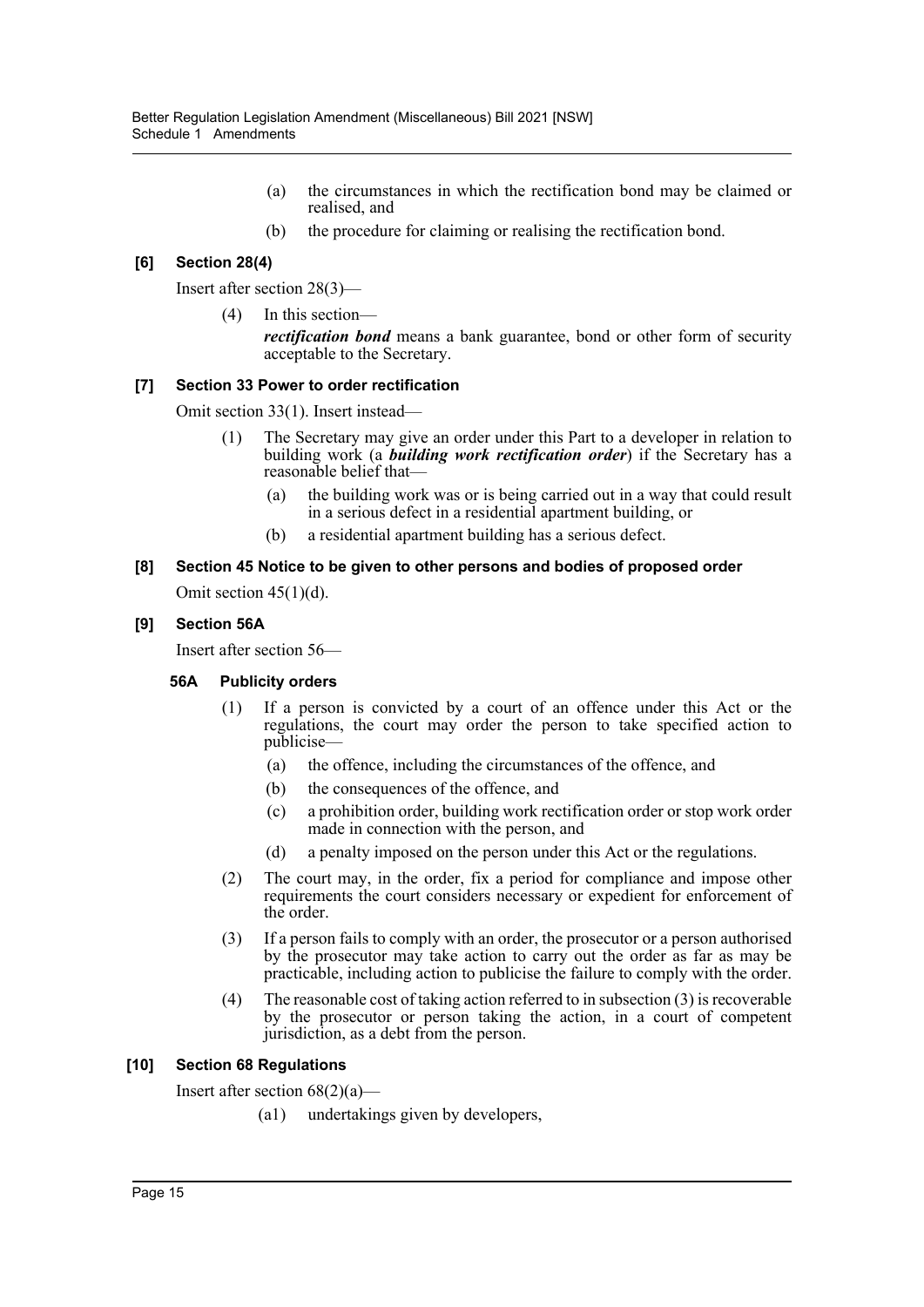#### **Explanatory note**

Items [4]–[6] of the proposed amendments provide that the Secretary may accept an undertaking from a developer to provide a bank guarantee, bond or other form of security (a *rectification bond*) to the Secretary that may be applied to the costs of eliminating, minimising or remediating a serious defect or a potential serious defect in a residential apartment building. Items [1] and [3] make consequential amendments. Item [10] inserts a new regulation-making power relating to undertakings.

Item [2] enables the Secretary to make an order prohibiting the issue of an occupation certificate in relation to a residential apartment building if a developer fails to provide the Secretary with a rectification bond required under the terms of an undertaking given by the developer.

Item [7] enables the Secretary to give a building work rectification order to a developer if the Secretary has a reasonable belief that a residential apartment building has a serious defect. Currently, this order is only able to be given to a developer if the Secretary has a reasonable belief that building work was or is being carried out in a way that could result in a serious defect in the residential apartment building.

Item [8] removes the requirement for the Registrar-General to be notified of, and given the opportunity to make written representations about, a proposed building work rectification order.

Item [9] enables a court order to be made requiring a person convicted of an offence under the *Residential Apartment Buildings (Compliance and Enforcement Powers) Act 2020* or the regulations under that Act to publicise the offence. The person may also be required to publicise other matters, including if a prohibition order, building work rectification order or stop work order has been made in connection with the person.

# **1.13 Retirement Villages Act 1999 No 81**

#### **[1] Section 120B Any surplus to be carried over**

Omit section 120B(1)(b). Insert instead—

- (b) the residents of the village consent to a proposal that the operator distribute the whole or any part of the surplus (the *distributable amount*) to the existing residents of the village as follows-
	- (i) by allocating a per-premises amount to each existing residential premises in the village,
	- (ii) by distributing the per-premises amount allocated to each existing residential premises equally between the existing residents of the premises.

# **[2] Section 120B(5)**

Insert after section 120B(4)—

(5) In this section—

*per-premises amount* means an amount equal to the distributable amount divided by the number of existing residential premises in the retirement village.

# **[3] Section 168 Sale of premises**

Insert at the end of section 168(5)—

Maximum penalty—50 penalty units.

# **[4] Section 182AB Former occupant may apply for payment of exit entitlement**

Omit section 182AB(8). Insert instead—

- (8) If the Secretary does not make the exit entitlement order under section 182AC, the former occupant may not make another application for an exit entitlement order for the same residential premises until after the end of the period—
	- (a) starting on the day the immediately proceeding application was made, and
	- (b) ending on—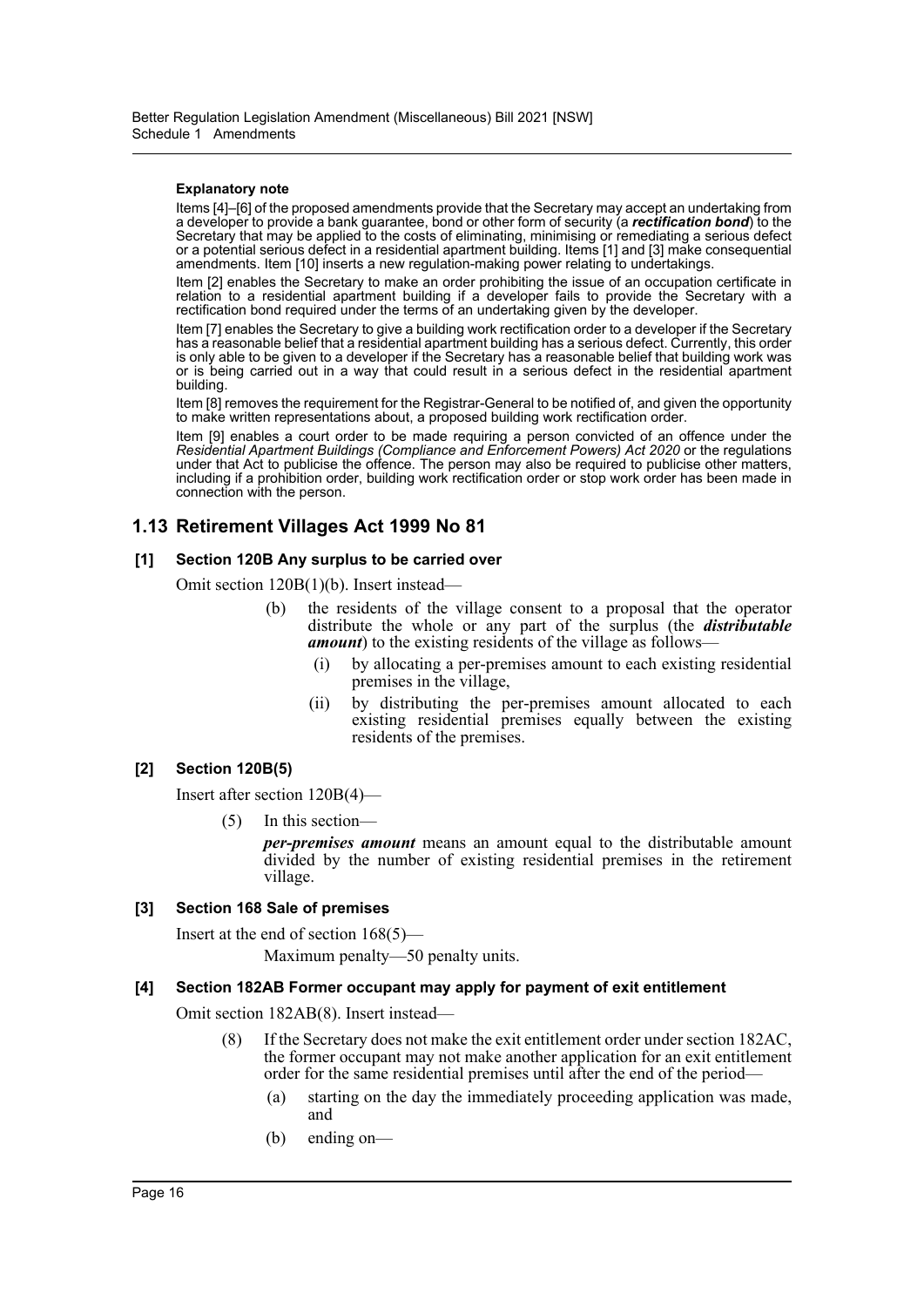- (i) the day prescribed by the regulations, or
- (ii) a later day approved by the Secretary under section 182AE.

# **[5] Section 182AE Secretary may extend period before exit entitlement order may be made**

Omit section 182AE(1). Insert instead—

- (1) The Secretary may, on application by an operator of a retirement village, approve—
	- (a) a period longer than the period prescribed by the regulations for the purposes of section 182AB(9), definition of *prescribed period*, paragraph (a), or
	- (b) a later day than the day prescribed by the regulations for the purposes of section  $182AB(8)(b)(ii)$ .

#### **[6] Section 182AI Independent valuer to determine value of residential premises if no agreement**

Insert at the end of section 182AI(4)(c)—

#### , and

(d) include, or be accompanied by, any other information prescribed by the regulations.

## **Explanatory note**

Items [1] and [2] of the proposed amendments provide that a surplus, or part of a surplus, in the annual accounts of a retirement village may, with the agreement of the existing residents of the village, be distributed equally based on the number of existing residential premises in the village rather than the number of existing residents.

Item [3] provides for a maximum penalty of 50 penalty units for the failure of a person appointed by a resident of a retirement village to sell the resident's premises to notify the resident of offers to purchase the premises or give the resident reports on the marketing of, and inquiries relating to, the premises.

Items [4] and [5] clarify that if a former occupant of residential premises in a retirement village applies for an exit entitlement order and the Secretary does not make the order, the former occupant must not make another application for an exit entitlement order until the expiration of a further prescribed period or a longer period approved by the Secretary.

Item [6] enables the regulations to prescribe additional information that a valuer must include in a valuation of a residence in a retirement village.

# **1.14 Storage Liens Act 1935 No 19**

# **[1] Sections 5(1)(a) and 6(2)(b)**

Omit ", including any person who has served upon the storer a prescribed notice of his or her claim to be the owner of the goods or of some interest therein" wherever occurring.

# **[2] Section 5 Notice of lien—goods deposited by person entrusted with possession**

Insert after section 5(4)—

(5) In this section—

*owner* of goods includes a person who has served the storer of the goods with a written notice that contains the following—

- (a) a claim of ownership or interest in the goods and, if applicable, the nature of the interest claimed,
- (b) information identifying the goods to which the notice relates,
- (c) the name and address of the person making the claim.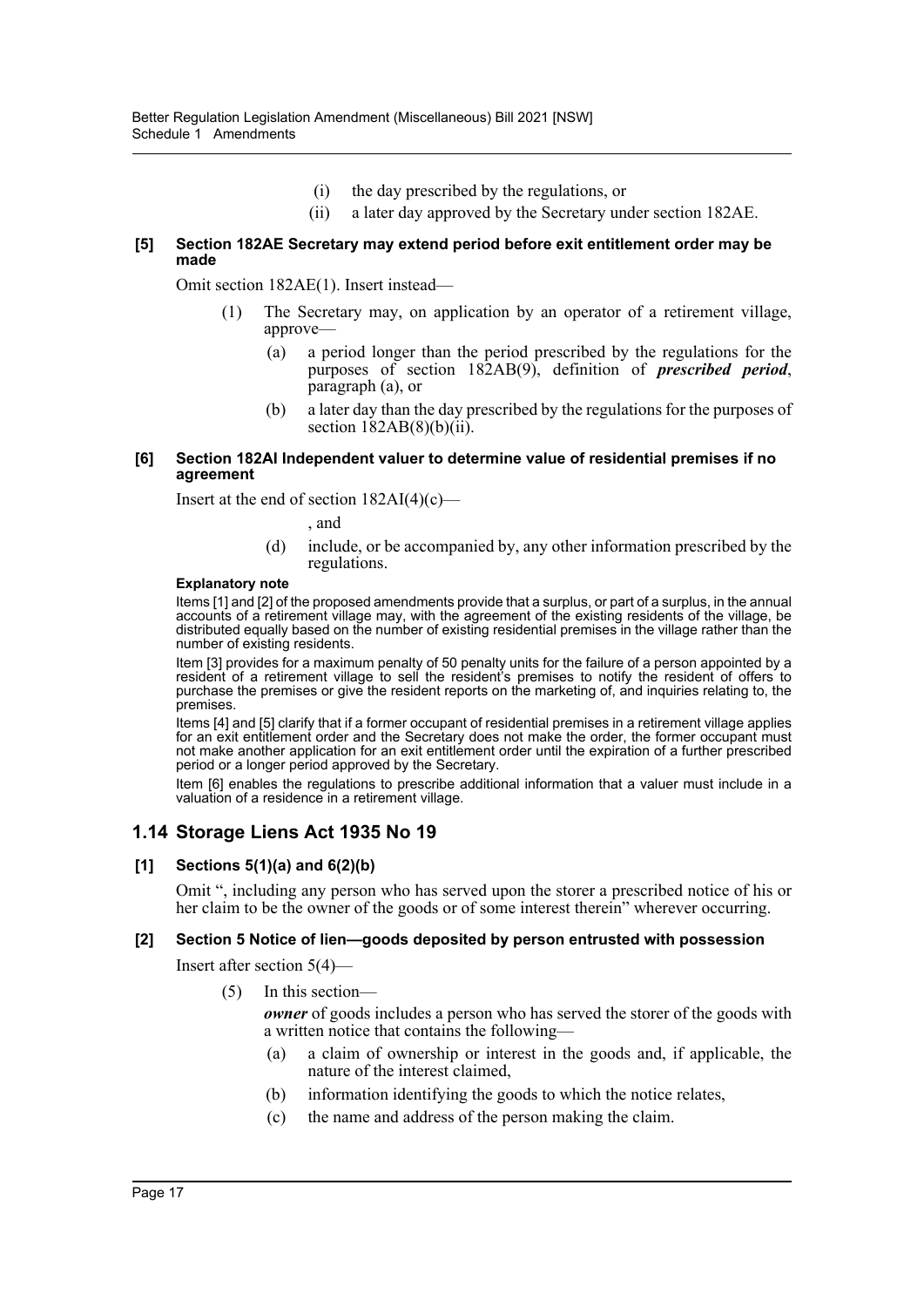# **[3] Section 6 Power to sell goods**

Insert after section 6(7)—

(8) In this section—

*owner* of goods includes a person who has served the storer of the goods with a written notice that contains the following—

- a claim of ownership or interest in the goods and, if applicable, the nature of the interest claimed,
- (b) information identifying the goods to which the notice relates,
- (c) the name and address of the person making the claim.

#### **Explanatory note**

Items [2] and [3] of the proposed amendments set out the requirements for a notice served on a storer by a person claiming to be the owner of goods or to have an interest in goods. Item [1] makes a consequential amendment.

# **1.15 Storage Liens Regulation 2019**

#### **Repeal**

The *Storage Liens Regulation 2019* is repealed.

#### **Explanatory note**

The proposed amendment repeals the *Storage Liens Regulation 2019* as a consequence of the proposed amendments by this Act to the *Storage Liens Act 1935*.

# **1.16 Thoroughbred Racing Act 1996 No 37**

# **Section 6 Membership**

Omit "10" from section 6(4). Insert instead "12".

# **1.17 Tow Truck Industry Act 1998 No 111**

# **[1] Section 20 Licence conditions**

Omit "to have reasonable access to the motor vehicle, during business hours and at no charge to the owner, to collect items from the motor vehicle," from section  $20(2)(d1)$ .

Insert instead—

, or the owner's agent, to—

- (i) have reasonable access to the motor vehicle, during business hours and at no charge to the owner, to collect items from the motor vehicle, and
- (ii) remove the motor vehicle from the holding yard after the owner, or the owner's agent, has paid the fees that have been charged by the licensee in accordance with the regulations for the towing, salvage or storage of the motor vehicle, or for a service that is related to or ancillary to the towing, salvage or storage of the motor vehicle,

# **[2] Section 20(2)(d2)**

Insert after section 20(2)(d1)—

(d2) the licensee must not remove a vehicle stored at a holding yard used by the licensee in the course of the licensee's business for the following purposes unless authorised to do so by the owner of the motor vehicle, or the owner's agent—